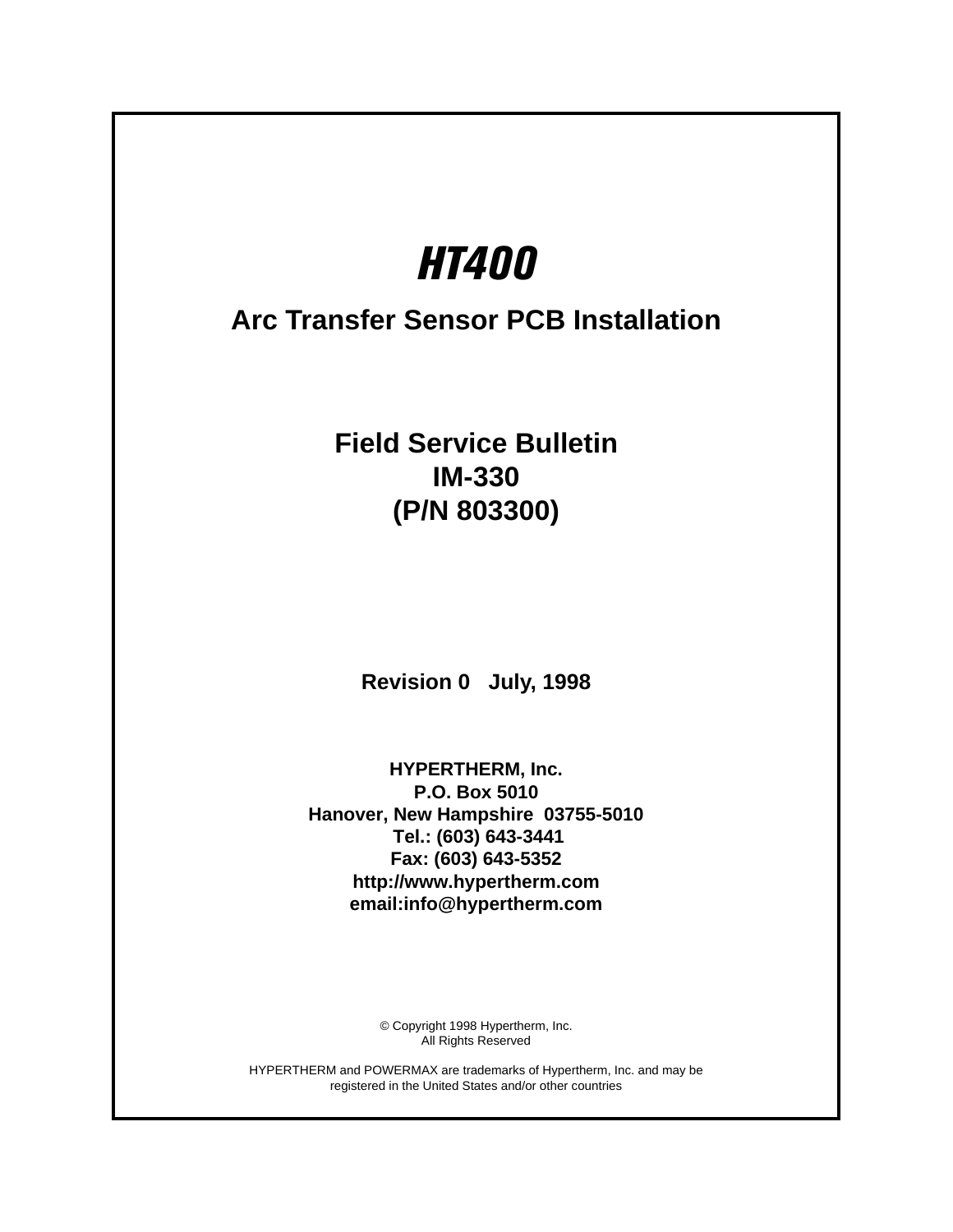

#### **WARNING**



#### **INSTALLATION MUST BE PERFORMED ONLY BY HYPERTHERM DISTRIBUTORS OR QUALIFIED ELECTRONICS TECHNICIANS!!**

**SHOCK HAZARD: Always turn off power, unplug cord from wall and wait 5 minutes before removing cover of the power supply! If power unit is directly connected to a line disconnect box, place line disconnect switch to OFF position. Lock out and tag out switch before proceeding!**

#### **General**

The HT400 arc transfer sensor PCB has a new current sensor on it. In order to replace the new version of the 041089 arc transfer sensor PCB on existing HT400 power supplies, follow the directions below.

#### **Tools Needed**

- phillips head screwdriver
- flathead screwdriver
- wire clippers
- wire strippers
- wire crimpers

#### **Removing Old Arc Transfer Sensor PCB**

- 1. Disconnect the power from the power supply.
- 2. Remove the screws that secure the power supply cover to the power supply.
- 3. Remove the power supply cover.
- 4. Locate the center bail. See Figure 1.
- 5. Remove all of the wires that are attached to the arc transfer sensor PCB.
- 6. Remove the arc transfer sensor PCB.



**Figure 1 HT400 Center Bail and Location of Arc Transfer Sensor PCB**